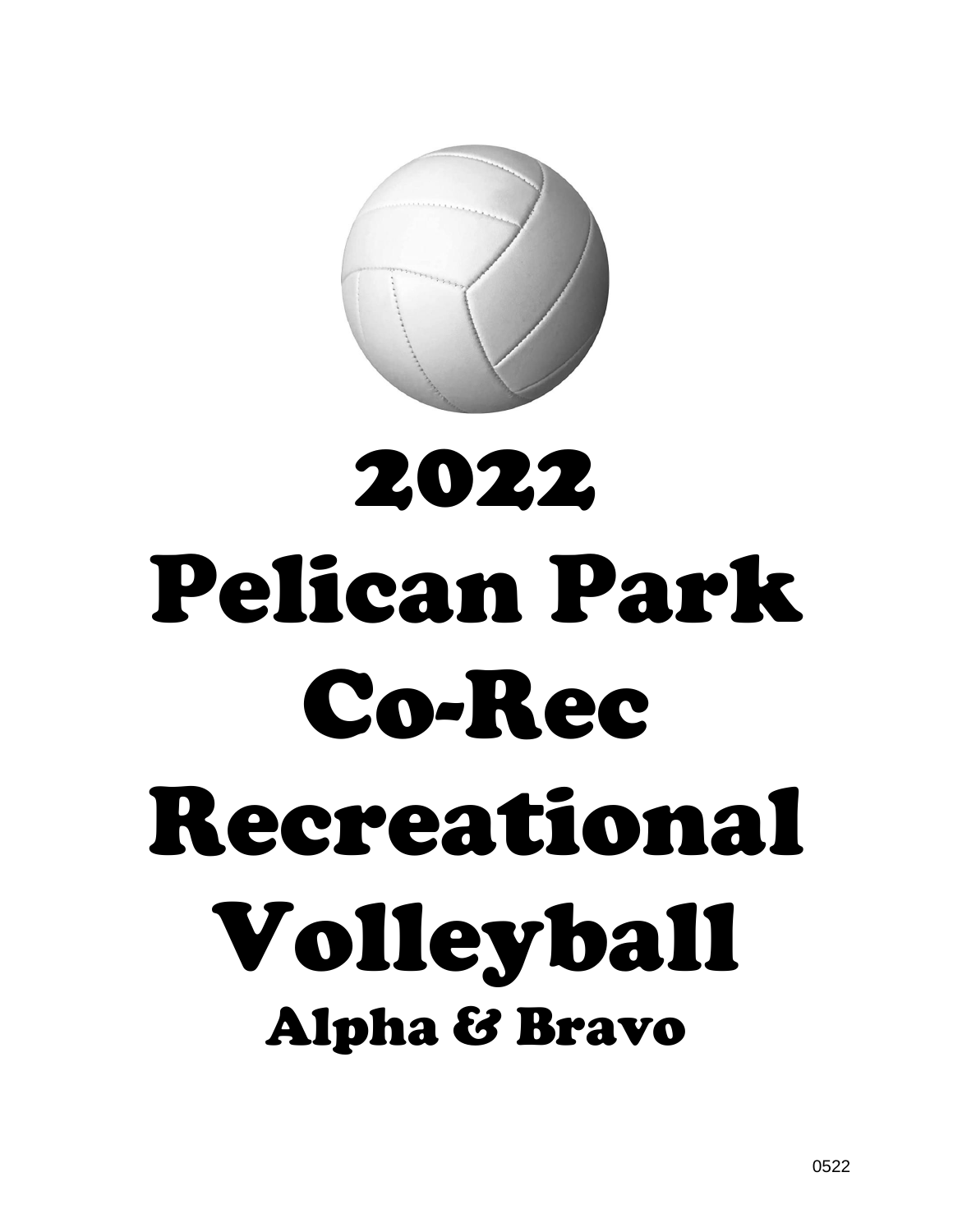# **LEAGUE PHILOSOPHY**

#### **The purpose of the Co-Rec Recreational Volleyball (Alpha & Bravo) Leagues are fun, socialization, and exercise. Please keep these goals in mind at all times.**

- Please direct any questions or concerns to Brennan Kuss or Bobby McKinney.
	-
	- o Brennan Kuss 985-626-7997 [brennankuss@pelicanpark.com](mailto:brennankuss@pelicanpark.com)
	- o Bobby McKinney 985-626-7997 [bobbymckinney@pelicanpark.com](mailto:bobbymckinney@pelicanpark.com)

#### **LEAGUE ELIGIBILITY**

- **All players must be 18 years or older.**
- All players must have ID at all times for age verification and roster verification.
- All players must be fully registered through RecDesk before playing.

## **LEAGUE RULES & REGULATIONS**

- Although typical sets are to 25 points, the Alpha & Bravo leagues will play for 1 hour.
- Teams may format sets and matches as they wish as long as both teams agree.
- There must be four (4) to six (6) players on a side.

#### o **EACH TEAM MUST HAVE AT LEAST TWO WOMEN PLAYING ON THE COURT AT ALL TIMES.**

- **Alpha Division**
	- $\circ$  The Alpha division is for the more aggressive player who wants to play the sport at a highly competitive level with no restrictions.
	- $\circ$  Teams and players in this division must be aware that matches may be very competitive and aggressive.
	- $\circ$  Players cannot play in both the Alpha division and the Bravo division.

# • **Bravo Division**

- $\circ$  The Bravo division is for the less aggressive player who wants to play the sport at a slightly lower competitive level with no restrictions.
- $\circ$  Teams and players in this division must be aware that matches may be very competitive and aggressive.
- $\circ$  Players cannot play in both the Alpha division and the Bravo division.

## **Equipment Specifications**

- **Net height is 7' 11".**
- **The volleyball used is Molten L2.**

## **Game Play Specifications - Serving**

- The server must serve from behind the end line until after contact.
- The ball must be clearly visible to opponents before serve.
- First game serve is decided by the captain's choice (e.g., coin toss or agreement).
- If the ball hits the net on a serve, the ball is live and can be played.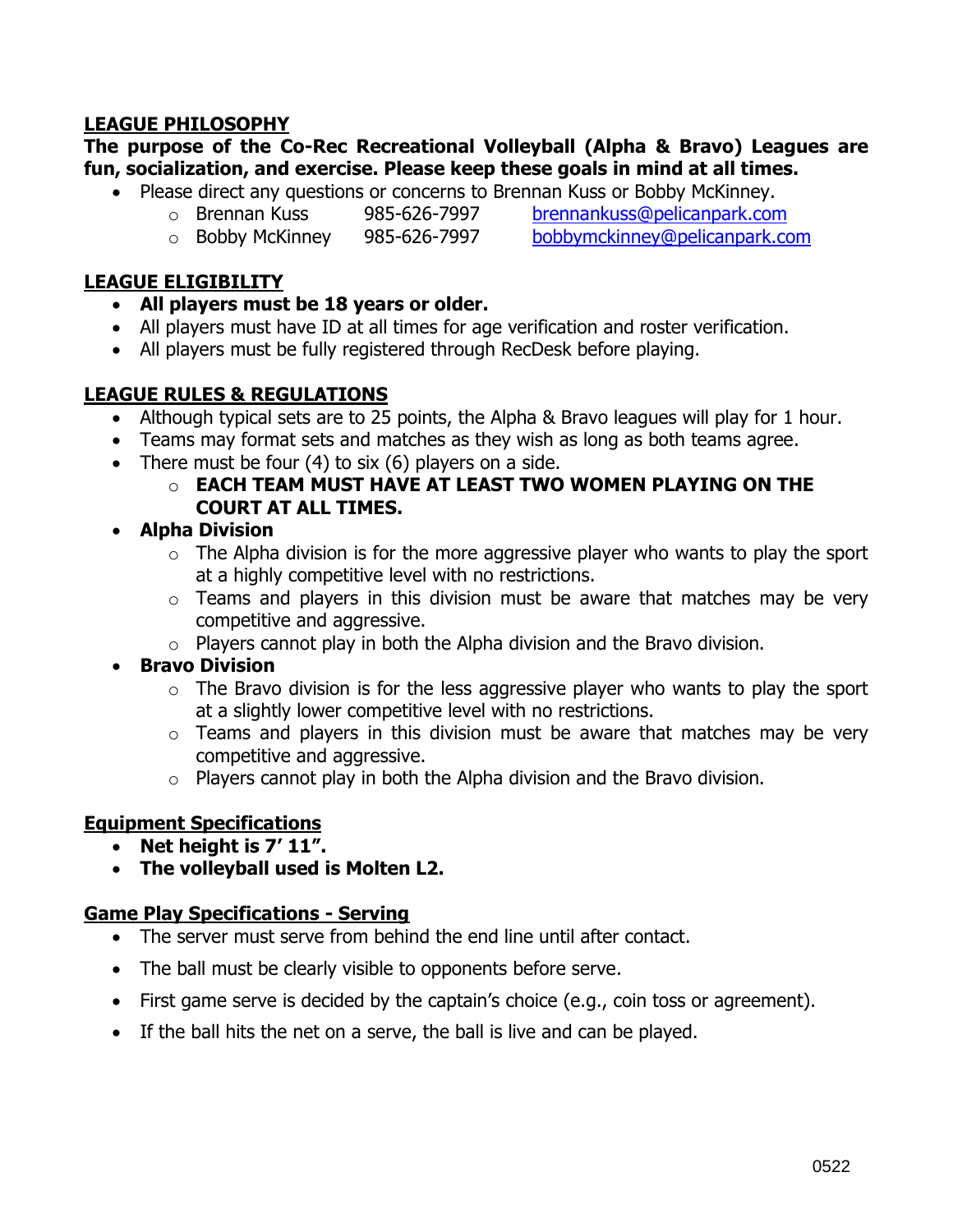## **Game Play Specifications – Rotation & Substitution**

- Teams will rotate in a clockwise direction each time they win the serve.
- Players leaving the game for any reason may re-enter at any time.
- Substitutions should be made male for male and female for female.

## **Game Play Specifications – Volleying**

- Maximum of three (3) hits per side.
- A player may not hit the ball twice in succession (a block is NOT considered a hit).
- The ball may be played off the net at any time.
- A ball that lands on a boundary line is in.
- A legal hit is contact with the ball by any part of player's body which does not allow the ball to visibly come to a rest.
- Players may not block or attack a serve.
- If two (2) or more players contact the ball simultaneously, it is considered one hit, and any player (including those players) may make the next hit.

#### **Game Play Specifications – Basic Violations**

- Stepping on or over the line on a serve.
- Touching the net with any part of the body while the ball is in play.
	- $\circ$  If the ball is driven into the net with such force that it causes the net to contact an opposing player, no foul shall be called and the ball shall continue in play.
- Reaching over the net, except under the following conditions:
	- o When executing a follow through
	- o When contacting a ball which is in the opponent's court but is being **returned** (the blocker must not contact the ball until after the opponent who is attempting to **return** the ball makes contact)
- Reaching under the net (if it interferes with the ball or opposing player).
	- $\circ$  Only hands or feet can reach under the net, and no part of the body can reach fully across the center line.
- Failing to serve in the correct order.

## **Team Roster Specifications**

- Any male or female adult **over the age of 18** may participate in this league.
- Players must be fully registered to participate in the league.
	- o Fees paid
	- o Liability Forms completed
- Players may be on a maximum of 2 team rosters.
	- $\circ$  Players playing with more than one team must register separately for each team.